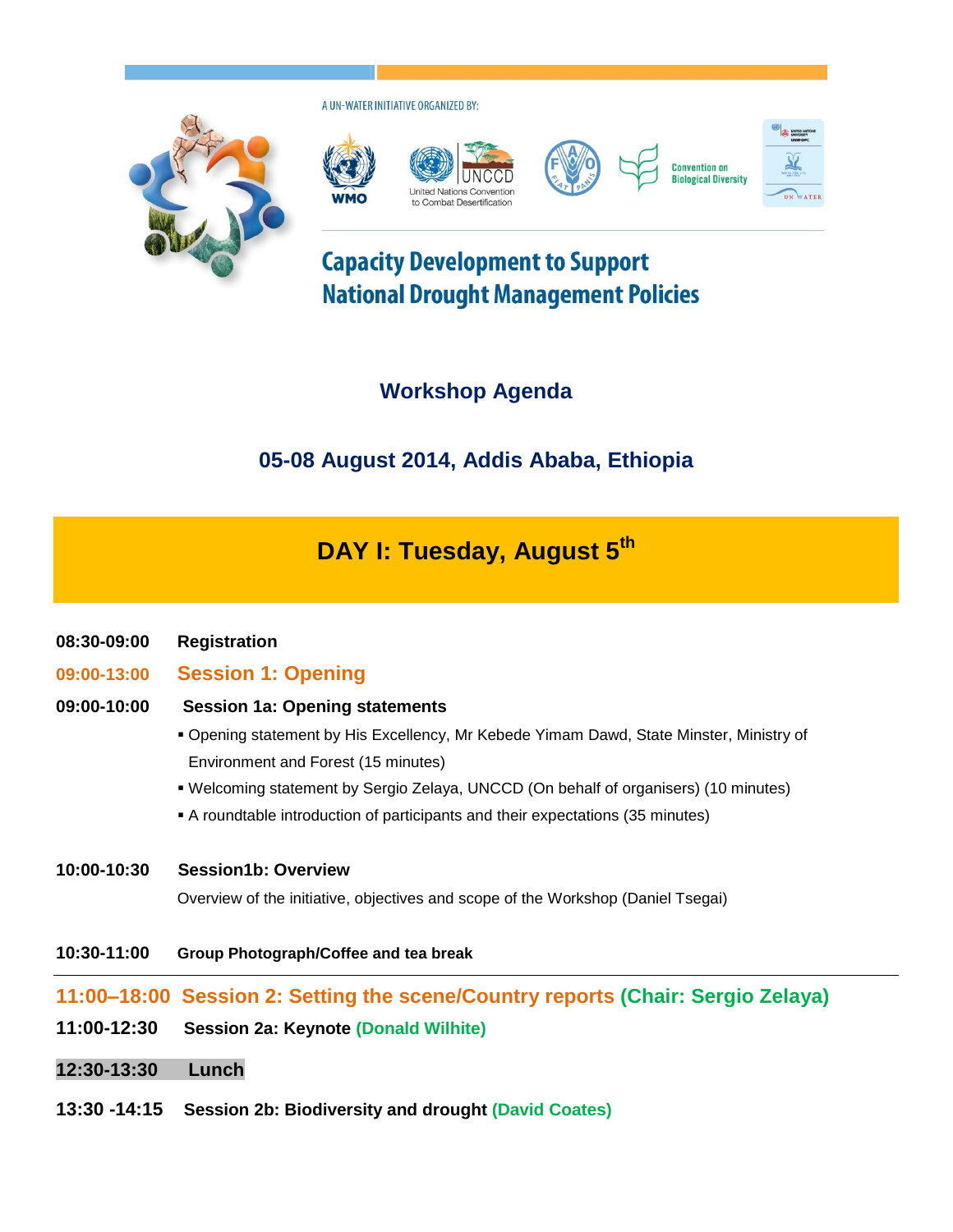#### **14:15- 16:00 Session 2c: Country reports<sup>1</sup>**

Country reports on drought status/management strategies

- **16:00-16:30 Coffee and tea break**
- **16:30-18:00 Session 2c: Country reports (Cont.)**

### **DAY II: Wednesday, August 6th**

### **09:00-13:15 Session 3: Drought Monitoring and Early Warning Systems (Presenters: Robert Stefanski; Chair: Gerald Kairu)**

#### **09:00-10:00 Session 3a: Thematic presentation**

- **Introduction to drought monitoring and early warning systems**
- Data requirements (meteorological, hydrological, etc.) for drought monitoring
- **IDENTIFY IDENTIFY IS A LOCATA CONTRACT META** Identifying occurrence of/exposure to droughts ( types, onset, intensity )
- **•** Different drought indices and measurement methods
- Successful examples/ongoing initiatives

#### **10:00-11:45 Session 3b: Breakout groups<sup>2</sup>**

- Group A: What are the current procedures/challenges on Early warning systems? **(Donald Wilhite)**
- Group B: What are the meteorological and hydrological networks, data quality, sustainability needed? **(David Coates)**
- Group C: What mechanisms are in place for communicating and liaising drought monitoring and early warning information between national institutions? **(Robert Stefanski)**

#### **11:45-12:15 Coffee and tea break**

#### **12:15 – 13:15 Session 3c**: **Presentations of working group results and discussion**

(10 minutes per group and 30 minutes for discussion)

#### **13:15 14:15 Lunch**

 $\overline{a}$ 

### **14:15-18:30 Session 4: Vulnerability and Risk Assessment (Presenter: Sergio Zelaya; Chair: Daniel Tsegai)**

#### **14:15-15:15 Session 4a: Thematic Presentation:**

- Impacts of drought: Environmental, economic, societal considerations/ implications
- Significant secondary and tertiary impacts
- Successful examples/Ongoing initiatives targeting vulnerability and risk assessment

#### **15:15–17:00 Session 4b: Breakout groups:**

- Group A: Who/What is most vulnerable to drought in your country **(Sergio Zelaya)**
- Group B: Provide the causes/reasons of vulnerability to drought in your country **(Daniel Tsegai)**

 $1$  The representatives of each country are expected to present in 5 slides (in 10 minutes max) the country's drought status, management procedures/responses and social, economic and environmental impacts

 $^2$  Countries will share experience on specific topics and will try to answer: Which experiences do we have? Which success stories do we know? How could we help each other?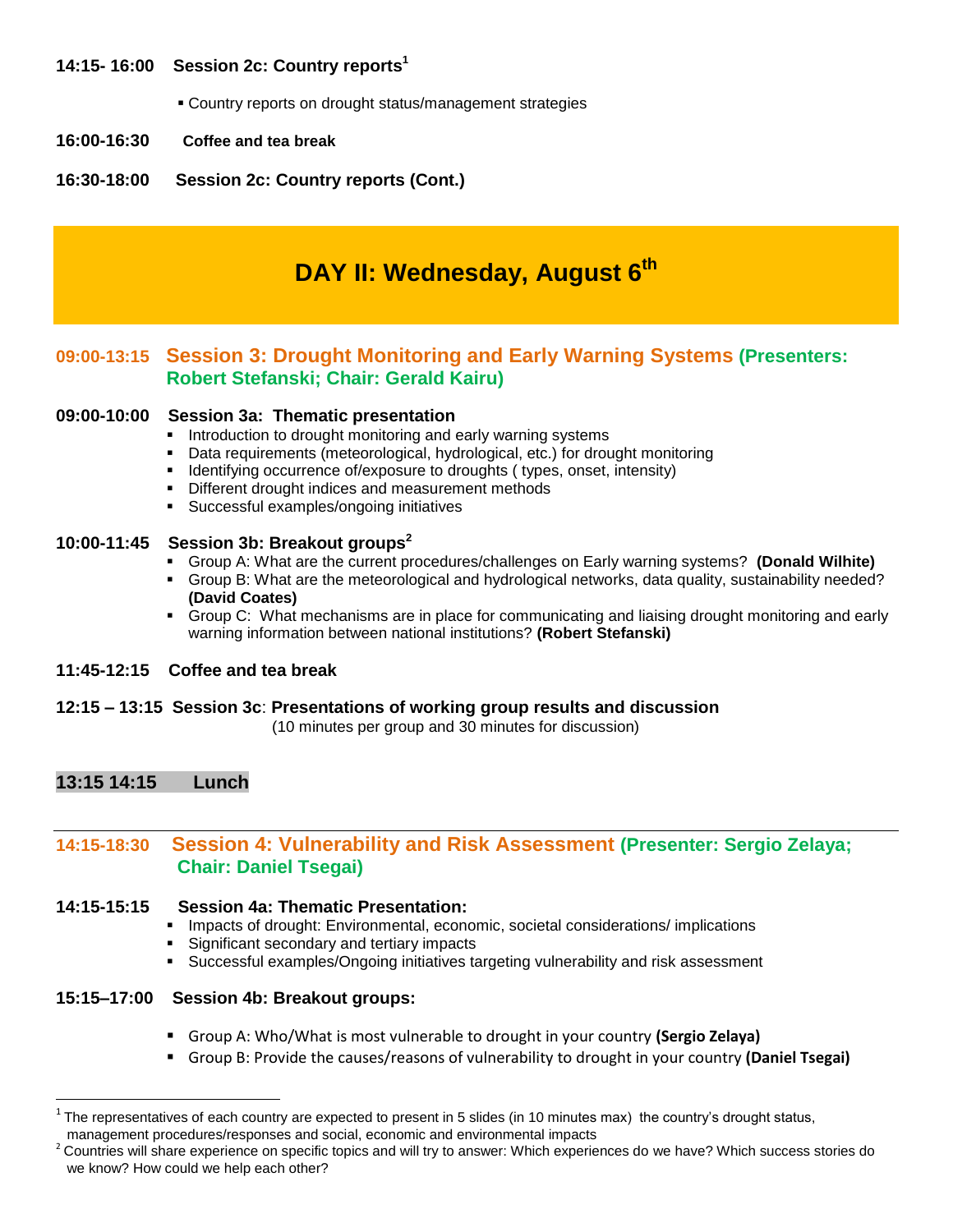Group C: What are the criteria you used for prioritizing vulnerability? **(Mohamed Bazza)**

#### **17:00-17:30 Coffee and tea break**

**17:30-18:30 Session 4c**: **Presentations of working group results and discussion** (10 minutes per group and 30 minutes for discussion)

## **DAY III: Thursday, August 7th**

### **09:00 -13:15 Session 5: Drought preparedness, mitigation and response (Presenter: Mohamed Bazza; Chair: Robert Stefanski)**

#### **09:00–10:00 Session 5a: Thematic Presentation**

- Drought preparedness
- **•** Drought mitigation measures
- **Integration of drought response and recovery in drought plan**

#### 10:00-11:45 **Session 5b: Breakout Groups**

Using the result of the impact and vulnerability assessment (in Session 4),

i. Develop risk managements measures, ii. Include both medium- and long-term measures; iii. Specify for each measure the responsible agency (ies)

Group A: Water (**Donald Wilhite**) Group B: Agriculture (**Mohamed Bazza**) Group C: Other sectors (**Robert Stefanski**)

#### **11:45-12:15 Coffee and tea break**

#### **12:15 – 13:15 Session 5c: Presentations of working group results and discussion**

(10 minutes per group and 30 minutes for discussion)

#### **13:15 – 14:15 Lunch**

#### **14:15 – 18:30 Session 6: Towards action plan - Developing national drought management policy (Presenter: Daniel Tsegai; Chair: Donald Wilhite)**

#### **14:15 – 15:00 Session 6a: Thematic Presentation**

- **Process for preparing national drought policies**
- **Institutional arrangements**
- Challenges and remedial actions
- **Successful case studies**

#### **15:00 – 16:45 Session 6b: Breakout groups**

- Group A: What are the challenges for developing national drought policies? **(Daniel Tsegai)**
- Group B: What are the institutional arrangements necessary for developing national drought policies? **(Sergio Zelaya)**
- Group C: What are the steps being undertaken for developing national drought policies (country specific discussion)? **(David Coates)**